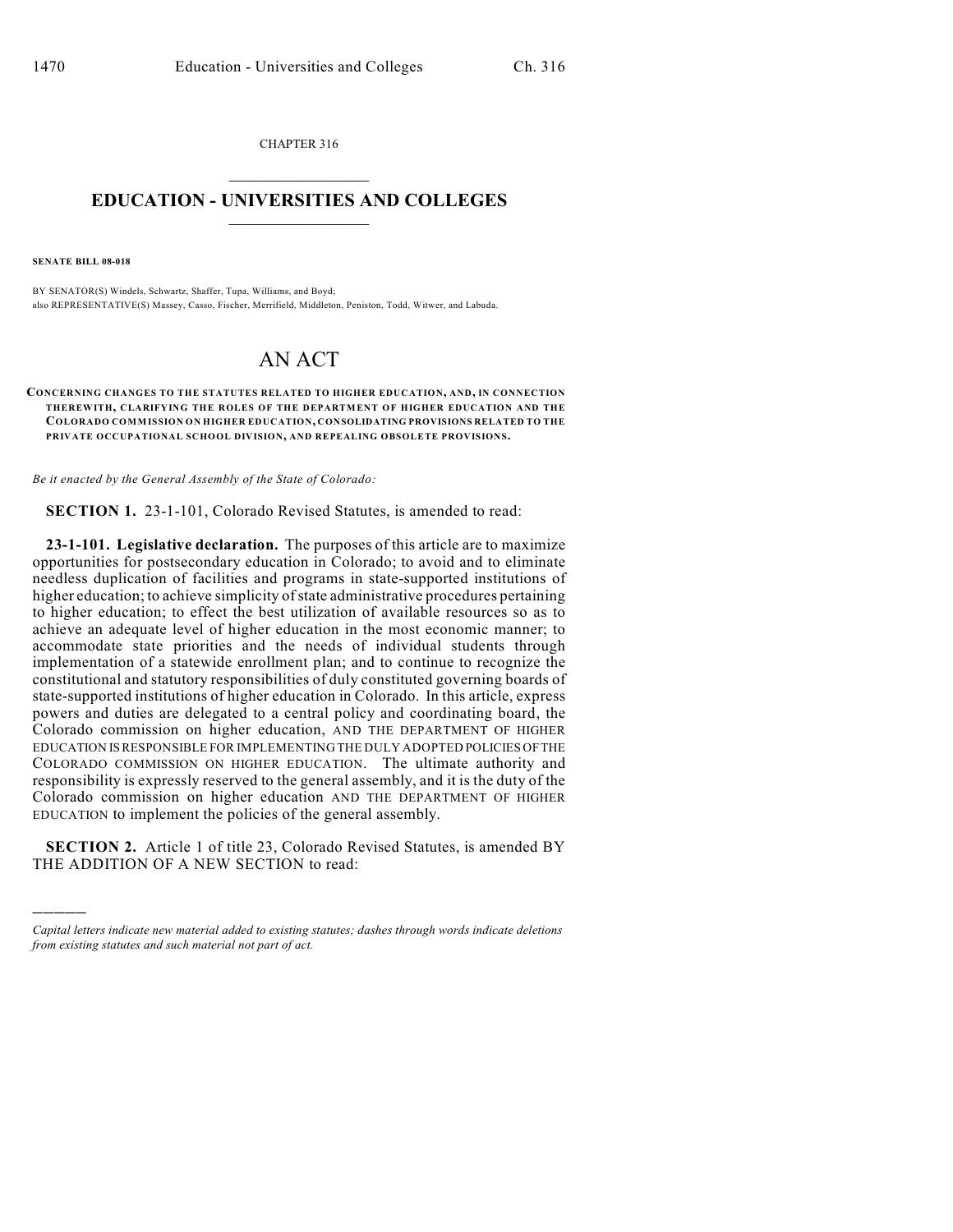**23-1-101.1. Definitions.** AS USED IN THIS ARTICLE, UNLESS THE CONTEXT OTHERWISE REQUIRES:

(1) "COMMISSION" MEANS THE COLORADO COMMISSION ON HIGHER EDUCATION CREATED AND EXISTING PURSUANT TO THIS ARTICLE.

(2) "DEPARTMENT OF HIGHER EDUCATION" OR "DEPARTMENT" MEANS THE DEPARTMENT OF HIGHER EDUCATION CREATED AND EXISTING PURSUANT TO SECTION 24-1-114, C.R.S.

(3) "EXECUTIVE DIRECTOR" MEANS THE OFFICE OF THE EXECUTIVE DIRECTOR OF THE COLORADO COMMISSION ON HIGHER EDUCATION CREATED AND EXISTING PURSUANT TO SECTION 24-1-114, C.R.S.

**SECTION 3.** 23-1-103 (1) (a) (I), Colorado Revised Statutes, is amended to read:

**23-1-103. Advisory committee to the Colorado commission on higher education.** (1) There is hereby established an advisory committee to the commission for the purpose of suggesting solutions for the problems and needs of higher education and maintaining liaison with the general assembly and the governing boards for state-supported institutions of higher education. The advisory committee shall consist of not less than thirteen members, to be designated as follows:

(a) (I) Six members shall be appointed from the general assembly, including three senators, two of whom shall be from the majority party, appointed by the president of the senate, AND ONE OF WHOM SHALL BE FROM THE MINORITY PARTY, APPOINTED BY THE SENATE MINORITY LEADER, and three representatives, two of whom shall be from the majority party, appointed by the speaker of the house of representatives, AND ONE OF WHOM SHALL BE FROM THE MINORITY PARTY, APPOINTED BY THE MINORITY LEADER OF THE HOUSE OF REPRESENTATIVES. Except as provided in subparagraph  $(II)$  of this paragraph  $(a)$ , said THE six members shall be appointed for terms of two years.

**SECTION 4.** 23-1-105 (8), Colorado Revised Statutes, is amended to read:

**23-1-105. Duties and powers of the commission with respect to appropriations.** (8) The funding recommendations made by the commission for state-supported institutions of higher education pursuant to subsection  $(2)$  of this section and by the executive director for the divisions of the department of higher education shall be made to the governor and the general assembly as a part of the budget request for the department of higher education and shall be submitted in accordance with the budget procedures of part 3 of article 37 of title 24, C.R.S., and in conformance with section 24-75-201.1, C.R.S.

**SECTION 5.** 23-1-106 (8), Colorado Revised Statutes, is amended to read:

**23-1-106. Duties and powers of the commission with respect to capital construction and long-range planning.** (8) Any acquisition or utilization of real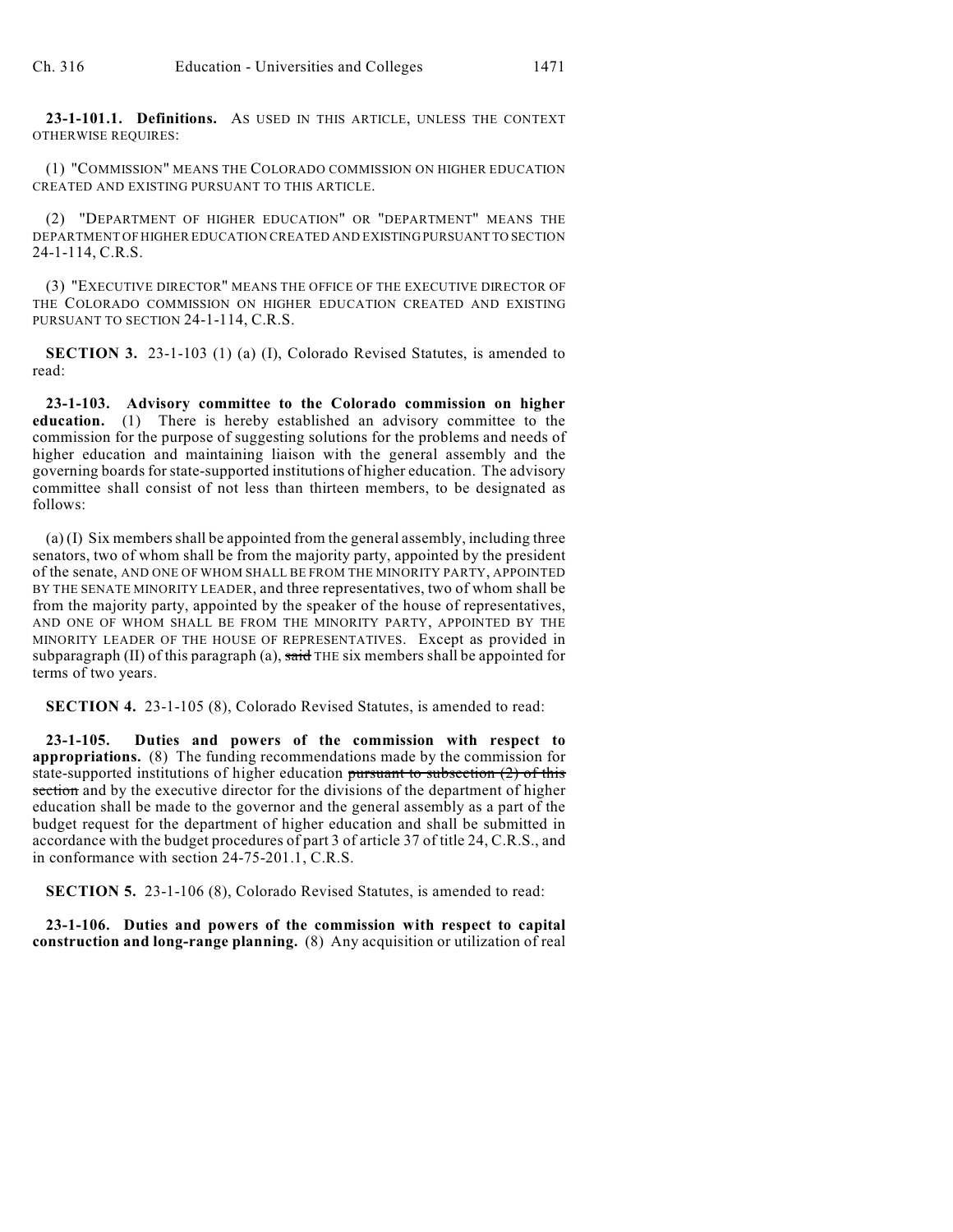property by a state-supported institution of higher education which THAT is conditional upon or requires expenditures of state-controlled funds or federal funds shall be subject to the approval of the commission, whether acquisition is by lease, lease-purchase, purchase, gift, or otherwise.

**SECTION 6.** The introductory portion to 23-1-106.7 (1) and 23-1-106.7 (2), Colorado Revised Statutes, are amended to read:

**23-1-106.7. Duties and powers of the department with respect to technology transfers.** (1) The commission DEPARTMENT in consultation with the office of information technology created in the office of the governor, shall:

(2) No special appropriation shall be made for the purposes of this section, which shall be funded only through appropriations to the commission for advanced technology program costs.

**SECTION 7.** 23-1-107 (1), (2) (a), (3), and (5), Colorado Revised Statutes, are amended to read:

**23-1-107. Duties and powers of the commission with respect to program approval, review, reduction, and discontinuance.** (1) (a) The commission shall review and approve, consistent with the institutional role and mission and the statewide expectations and goals specified in section 23-13-104, the proposal for any new program before its establishment in any institution and transmit its decision to the institution within a reasonable time after receipt of such proposal. No institution shall establish a new program without first receiving the approval of the commission. As used in this subsection (1), "new program" includes any new curriculum that would lead to a new vocational or academic degree. The commission shall further define what constitutes an academic or vocational program and shall establish criteria or guidelines that define programs and procedures for approval of new academic or vocational program offerings. THE COMMISSION SHALL DEFINE WHAT CONSTITUTES AN ACADEMIC OR CAREER AND TECHNICAL EDUCATION PROGRAM AND SHALL ESTABLISH CRITERIA OR GUIDELINES THAT DEFINE PROGRAMS AND PROCEDURES FOR APPROVAL OF NEW PROGRAMS.

(b) AN INSTITUTION OF HIGHER EDUCATION SHALL SUBMIT A PROPOSAL FOR A NEW PROGRAM TO THE DEPARTMENT. WITHIN A REASONABLE TIME AFTER RECEIPT OF A PROPOSAL FOR A NEW PROGRAM, THE DEPARTMENT SHALL REVIEW AND, CONSISTENT WITH THE INSTITUTIONAL ROLE AND MISSION AND THE STATEWIDE EXPECTATIONS AND GOALS SPECIFIED IN SECTION 23-13-104, MAKE RECOMMENDATIONS TO THE COMMISSION FOR APPROPRIATE ACTION ON A PROPOSAL FOR A NEW PROGRAM.

(c) AN INSTITUTION OF HIGHER EDUCATION SHALL NOT ESTABLISH A NEW PROGRAM WITHOUT FIRST NOTIFYING AND RECEIVING APPROVAL FROM THE COMMISSION.

(d) THE PROVISIONS OF THIS SUBSECTION (1) SHALL NOT APPLY TO AN INSTITUTION OF HIGHER EDUCATION FOR WHICH THERE IS A PERFORMANCE CONTRACT IN EFFECT WITH THE COMMISSION AS AN EXEMPLARY INSTITUTION OF HIGHER EDUCATION PURSUANT TO SECTION 23-41-104.6 OR AN INSTITUTION OF HIGHER EDUCATION FOR WHICH THERE IS A PERFORMANCE CONTRACT IN EFFECT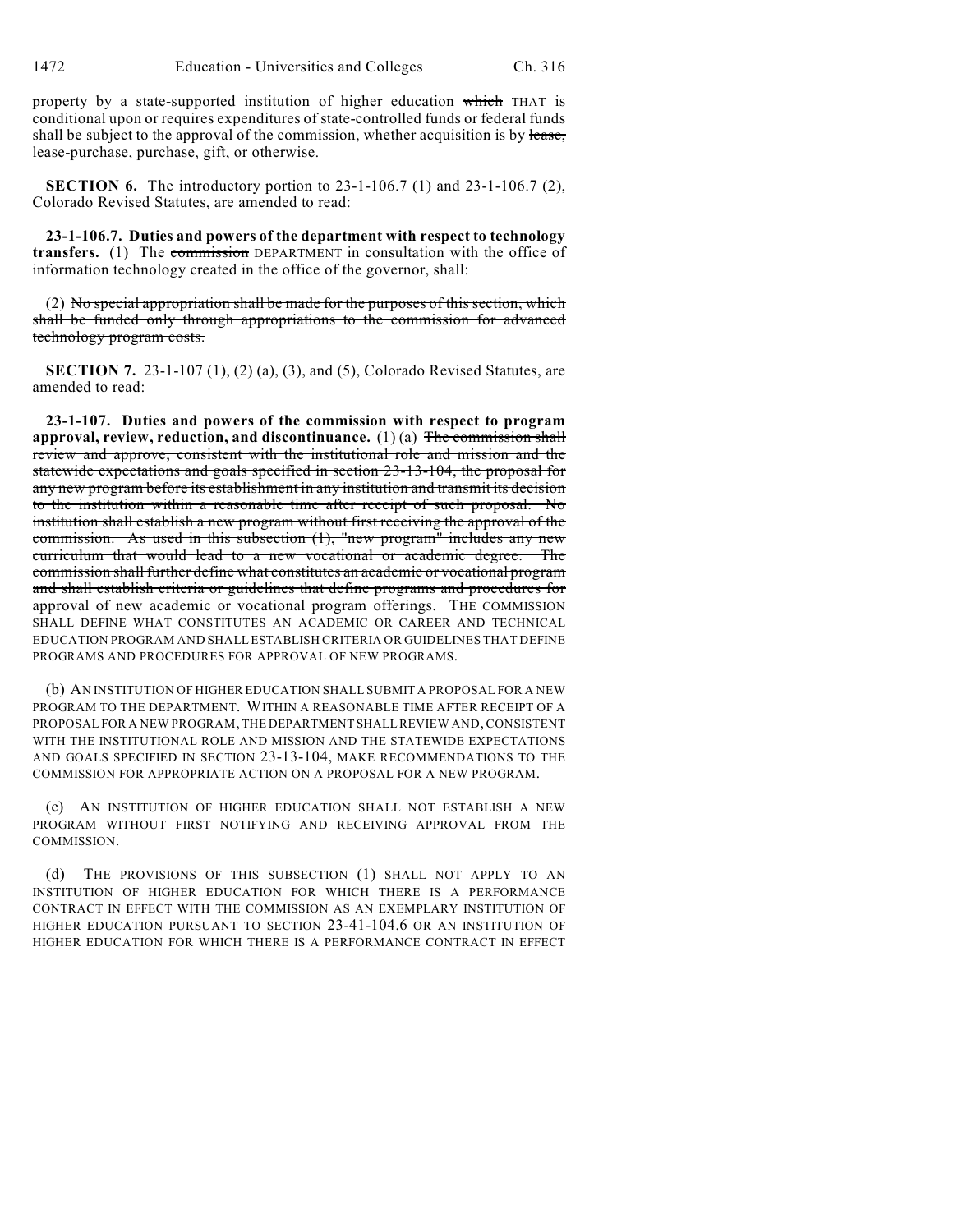## WITH THE DEPARTMENT PURSUANT TO SECTION 23-5-129.

(2) (a) The commission shall establish, after consultation with the governing boards of institutions, policies and criteria for the discontinuance of academic or vocational programs. In adopting the policies and criteria, the commission shall ensure that they conform to achievement of the statewide expectations and goals specified in section 23-13-104. The commission may direct the respective governing boards of institutions, including the board of regents of the university of Colorado, to discontinue an academic or vocational degree program area, as program area is defined by commission policies.

(3) Each governing board of the state-supported institutions of higher education shall submit to the commission DEPARTMENT a plan describing the procedures and schedule for periodic program reviews and evaluation of each academic program at each institution consistent with the statewide expectations and goals specified in section 23-13-104 and the role and mission of each institution. The information to be provided to the commission DEPARTMENT shall include, but shall not be limited to, the procedures for using internal and external evaluators, the sequence of such reviews, and the anticipated use of the evaluations.

(5) The commission DEPARTMENT shall assure ENSURE that each institution has an orderly process for the phaseout of programs.

**SECTION 8.** 23-1-108.5 (4) (a), Colorado Revised Statutes, is amended to read:

**23-1-108.5. Duties and powers of the commission with regard to common course numbering system - repeal.** (4) (a) Following adoption of the course numbering system, each higher education institution shall review its course offerings and identify those general education courses offered by the institution that correspond with the courses included in the course numbering system. The higher education institution shall submit its list of identified courses, including course descriptions and, upon request of the commission, summaries of course syllabi, for review and approval by the commission on or before March 1, 2003. for inclusion in the higher education institution's fall 2003 course catalogue.

**SECTION 9.** 23-1-109 (4), Colorado Revised Statutes, is amended to read:

**23-1-109. Duties and powers of the commission with regard to off-campus instruction.** (4) The commission DEPARTMENT shall administer any centralized, statewide extension and continuing education program of instruction which THAT may be offered by any state-supported baccalaureate and graduate institution. All instruction offered outside the geographic boundaries of the campus, including instruction delivered by television or other technological means, shall be a part of this program unless exempted by policy and action of the commission.

**SECTION 10.** 23-1-109.3, Colorado Revised Statutes, is amended to read:

**23-1-109.3. Duties and powers of the commission with regard to student data - memorandum of understanding.** Notwithstanding the provisions of section 22-2-111 (3) (a), C.R.S., the commission shall enter into a memorandum of understanding on or before September 1, 2006, with the state board of education to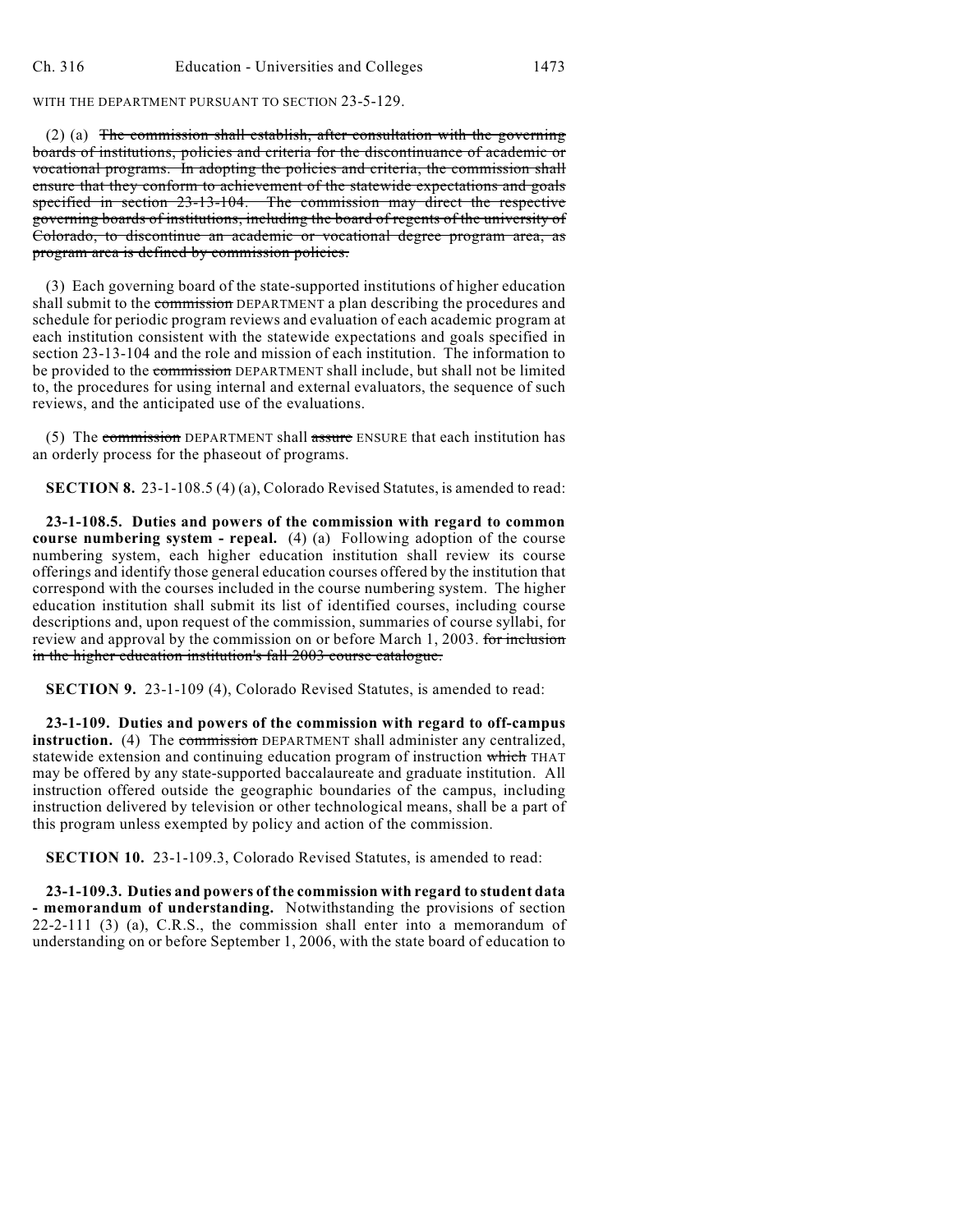adopt a policy to share student data. At a minimum, the policy shall ensure that the exchange of information is conducted in conformance with the requirements of the federal "Family Educational Rights and Privacy Act of 1974", as amended, 20 U.S.C. sec. 1232g, and all federal regulations and applicable guidelines adopted in accordance therewith. The policy shall additionally require the commission DEPARTMENT, upon request, to share student data with qualified researchers. For purposes of this section, qualified researchers shall include, but need not be limited to, institutions of higher education, school districts, and public policy research and advocacy organizations.

**SECTION 11.** 23-1-110 (2) and (4), Colorado Revised Statutes, are amended to read:

**23-1-110. Organization, meetings, and staff.** (2) (a) The governor shall appoint, with the consent of the senate, an executive director qualified by substantial training and experience in the field of higher education. The executive director shall be the executive officer of the commission and the department, of higher education, shall serve at the pleasure of the governor, and shall receive compensation commensurate with the duties of the office as determined by the governor. The duties and responsibilities of the executive director shall be discharged in accordance with the policies, procedures, and directives of the commission AND THE DEPARTMENT. The executive director shall employ such professional and clerical personnel as deemed necessary to carry out the duties and functions of the commission AND THE DEPARTMENT. Offices held by the executive director and professional personnel are declared to be educational in nature and not under the state personnel system.

(b) On July 1, 1999, certain employees of the Colorado advanced technology institute prior to said date shall be transferred to and become employees of the commission. Any such employees who are classified employees in the state personnel system at the time of the transfer shall retain all rights to the personnel system and retirement benefits pursuant to the laws of this state, and their services shall be deemed to have been continuous. All transfers and any abolishment of positions in the state personnel system shall be made and processed in accordance with state personnel system laws and regulations.

(4) The executive director shall review and approve or deny any proposed action or recommendation of the private occupational school policy advisory committee BOARD acting pursuant to part  $7$  of article 60 of this title ARTICLE 59 OF TITLE 12, C.R.S.

**SECTION 12.** 23-1-113.2 (2) (a) and (2) (b), Colorado Revised Statutes, are amended to read:

**23-1-113.2. Department directive - admission standards for students holding international baccalaureate diplomas.** (2) (a)  $\Theta$  or before January 1, 2004, The commission DEPARTMENT shall ensure that each governing board of a state-supported baccalaureate and graduate institution of higher education in the state adopt and implement, for each of the institutions under its control, a policy for the acceptance of first-time freshman students who have successfully completed an international baccalaureate diploma program.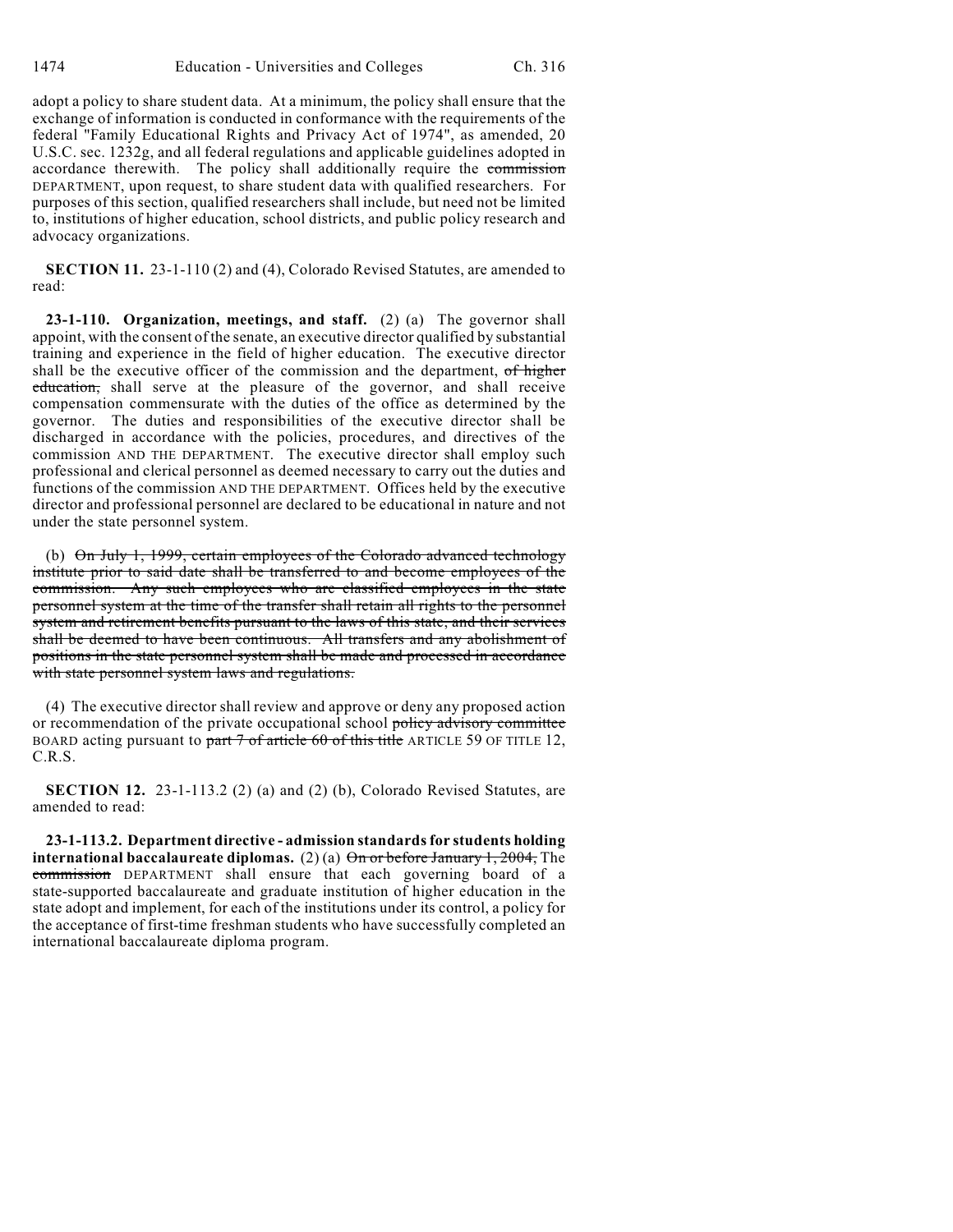(b) Each governing board shall report the policy adopted and implemented pursuant to paragraph (a) of this subsection (2) to the commission DEPARTMENT and shall make the policy available to the public in an electronic format.

**SECTION 13.** 23-1-113.3 (1), (3) (c), (4), (5), and (6), Colorado Revised Statutes, are amended to read:

**23-1-113.3. Commission directive - basic skills courses.** (1) On or before September 1, 2000, The commission shall adopt and the governing boards shall implement standards and procedures whereby basic skills courses, as defined in section 23-1-113 (1) (b) (II) (A.7), may be offered by state institutions of higher education pursuant to this section.

(3) The state board for community colleges and occupational education, local community colleges, Adams state college, and Mesa state college shall:

(c) Report annually to the commission DEPARTMENT the data compiled pursuant to paragraphs (a) and (b) of this subsection (3).

(4) (a) The commission DEPARTMENT shall transmit annually to the education committees of the senate and the house of representatives, OR ANY SUCCESSOR COMMITTEES, the joint budget committee, THE COMMISSION, and the department of education an analysis of the data:

(I) Regarding students who take basic skills courses pursuant to section 23-1-113 (1) (b) (I) (B); and

(II) Regarding the costs of providing basic skills courses pursuant to section 23-1-113 (1) (b) (I) (B) and whether students who complete said basic skills courses successfully complete the requirements for graduation.

(b) The commission DEPARTMENT shall disseminate the analysis to each school district and to public high schools within each district.

(5) Any state institution of higher education not specified in paragraph (a) of subsection (2) of this section offering a basic skills course on a cash-funded basis shall report annually to the commission DEPARTMENT the same data that is required to be compiled and reported pursuant to paragraphs (a) and (b) of subsection (3) of this section.

(6) For purposes of this section, "local community college" shall include Aims community college AND Colorado mountain college. northeastern junior college, and Colorado northwestern community college.

**SECTION 14.** 23-1-119 (1), the introductory portion to 23-1-119 (2), and 23-1-119 (3), Colorado Revised Statutes, are amended to read:

**23-1-119. Department directive - transition between K-12 education system and postsecondary education system.** (1) The general assembly hereby finds and declares that, in order for students to succeed at state-supported institutions of higher education, the Colorado public system of elementary and secondary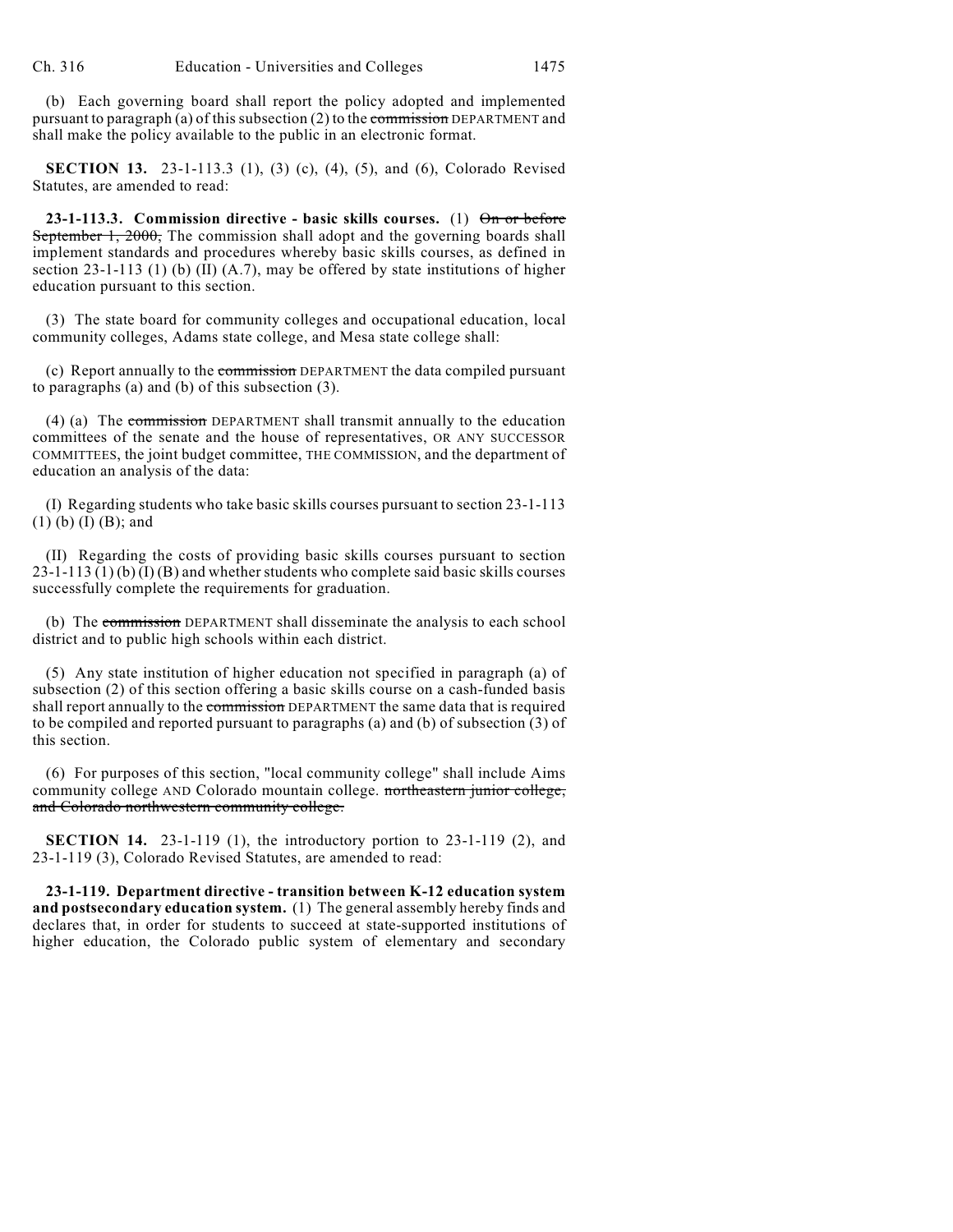education must have provided such students with the skills and abilities necessary to make the transition to the postsecondary system. The general assembly further recognizes that the establishment of goals and standards for providing such TRANSITION skills and abilities is the prerogative of the elementary and secondary public education system. The general assembly recognizes that, in establishing such THESE goals and standards, the elementary and secondary education system should be in communication with the postsecondary education system regarding the skills and abilities that are needed to succeed in higher education. It is therefore the intent of the general assembly that the commission DEPARTMENT, in consultation with the state board of education and appropriate school district boards DEPARTMENT OF EDUCATION, adopt necessary policies and procedures to facilitate the transition for students between the two systems.

(2) In consultation with the state board of education, appropriate school boards, and governing boards of state-supported institutions of higher education, the commission DEPARTMENT and such THE governing boards shall adopt necessary policies and procedures to promote the establishment of a mechanism for postsecondary institutions to report back to the secondary public education system concerning:

(3) In consultation with the state board of education, governing boards of state-supported institutions of higher education, and appropriate school district boards, the commission DEPARTMENT shall aid the elementary and secondary public education system and the postsecondary public education system in establishing a network to connect the faculty of postsecondary institutions with the teachers in school districts for the purpose of exchanging information.

**SECTION 15.** The introductory portion to 23-1-119.1 (1), Colorado Revised Statutes, is amended to read:

**23-1-119.1. Department directive - notice of postsecondary educational opportunities and higher education admission guidelines.** (1) Annually, beginning in the spring of 2006, upon receipt of the names and mailing addresses of students enrolled in the eighth grade from the board of education of each school district in Colorado and the state charter school institute, the Colorado commission on higher education DEPARTMENT shall provide notice of postsecondary educational opportunities to the parents or legal guardians of all eighth-grade students enrolled in public schools in the state. At a minimum, the notice shall specify:

**SECTION 16.** The introductory portions to 23-1-121 (2) and (3) and 23-1-121  $(4)$   $(a)$ ,  $(4)$   $(b)$ ,  $(4)$   $(c)$ , and  $(6)$ , Colorado Revised Statutes, are amended to read:

**23-1-121. Commission directive - approval of teacher preparation programs.** (2)  $\Theta$ n or before July 1, 2000, The commission shall adopt policies establishing the requirements for teacher preparation programs offered by institutions of higher education. The commission DEPARTMENT shall work in cooperation with the state board of education in developing the requirements for teacher preparation programs. At a minimum, the requirements shall ensure that each teacher preparation program may be completed within four academic years, is designed on a performance-based model, and includes: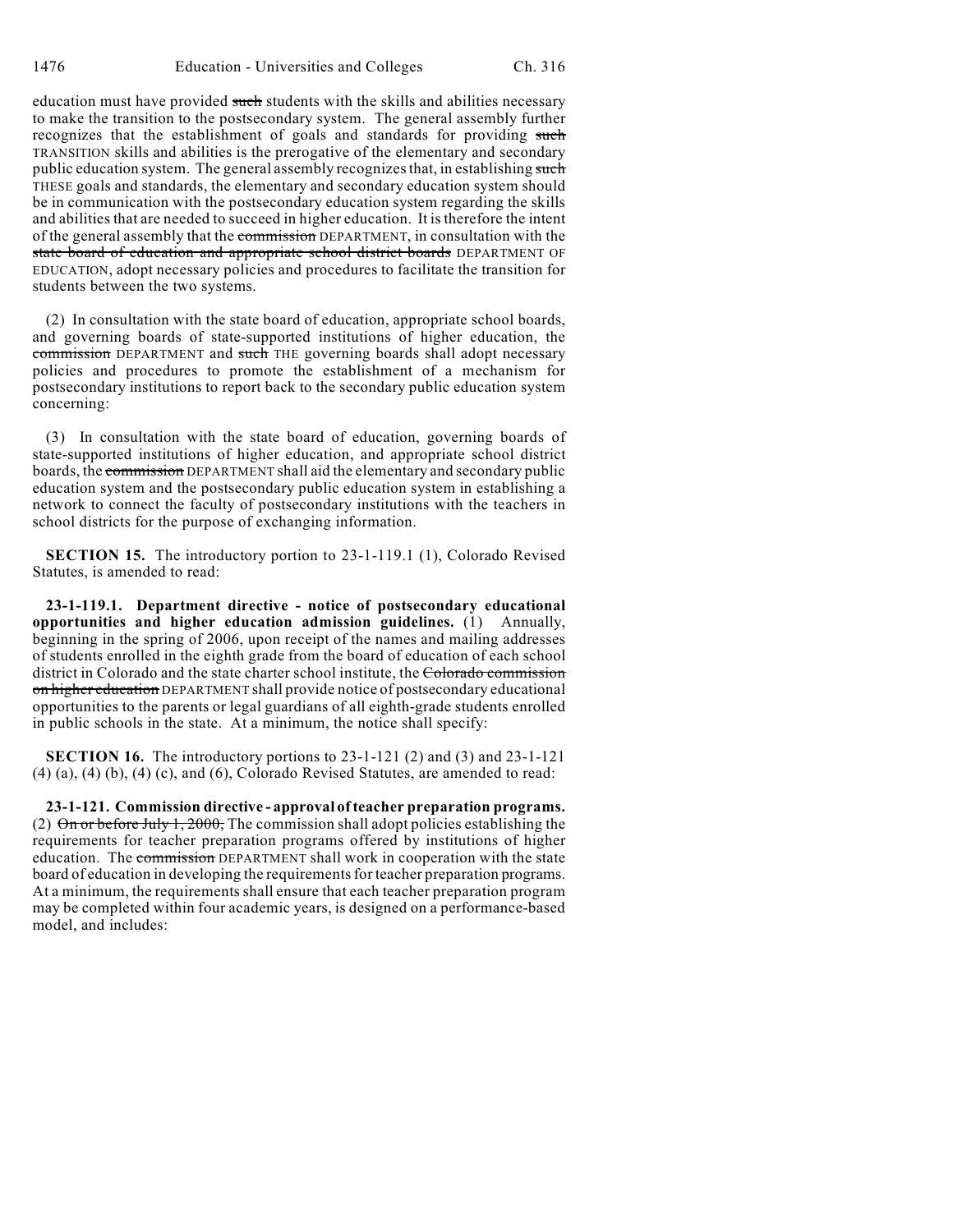(3)  $\Theta$ n or before July 1, 2000, The commission shall also adopt policies to ensure that each teacher preparation program OFFERED BY AN INSTITUTION OF HIGHER EDUCATION includes implementation of procedures to monitor and improve the effectiveness of the program, including at a minimum the following:

(4) (a) (I) Beginning July 1, 2000, and prior to July 1, 2001, The commission DEPARTMENT, in conjunction with the state board of education, shall review each teacher preparation program offered by an institution of higher education OR A PRIVATE INSTITUTION OF HIGHER EDUCATION as provided in paragraph (b) of this subsection (4) All teacher preparation programs shall be discontinued as of July 1, 2001, unless reapproved prior to said date AND SHALL ESTABLISH A SCHEDULE FOR REVIEW OF EACH TEACHER PREPARATION PROGRAM THAT ENSURES EACH PROGRAM IS REVIEWED AS PROVIDED IN THIS SECTION NOT MORE FREQUENTLY THAN ONCE EVERY FIVE YEARS.

(II) Following the initial review of teacher preparation programs pursuant to this section, the commission shall establish a schedule for review of teacher preparation programs that ensures each program is reviewed as provided in this section not more frequently than once every five years.

(III) Any AN institution of higher education that chooses to offer a new teacher preparation program or modify an existing program, either by significantly modifying the content or modifying the geographic area in which the program is offered, shall submit the new or modified program to the commission DEPARTMENT for review pursuant to this section. except that an institution need not submit for review any program offered on a cash-funded basis. The commission shall adopt policies and procedures for the review of new and modified programs.

(b) Each program review conducted pursuant to paragraph (a) of this subsection (4) shall ensure that the program meets the minimum requirements adopted pursuant to subsections (2) and (3) of this section and the requirements of section 23-1-108 and any policies adopted pursuant thereto. In addition, the commission DEPARTMENT shall ensure that the program is designed and implemented in accordance with the requirements of the "Higher Education Quality Assurance Act", article 13 of this title, FOR INSTITUTIONS OF HIGHER EDUCATION THAT ARE SUBJECT TO SAID ACT. In determining whether to initially approve or continue the approval of a teacher preparation program, the commission shall consider any recommendations made by the state board of education pursuant to section 22-2-109 (5), C.R.S., concerning the effectiveness of the program content. If the state board of education recommends that a program not be approved, the commission shall follow said THE recommendation by refusing initial approval of said THE program or placing said THE program on probation.

(c) Each institution of higher education OR A PRIVATE INSTITUTION OF HIGHER EDUCATION that offers a teacher preparation program shall submit to the commission DEPARTMENT an annual report to assist the commission DEPARTMENT in reviewing the teacher preparation program pursuant to this section. The commission DEPARTMENT shall collaborate with representatives from the governing boards of each institution of higher education AND REPRESENTATIVES FROM PRIVATE INSTITUTIONS that offers a OFFER teacher preparation program PROGRAMS in specifying the information to be included in the annual report.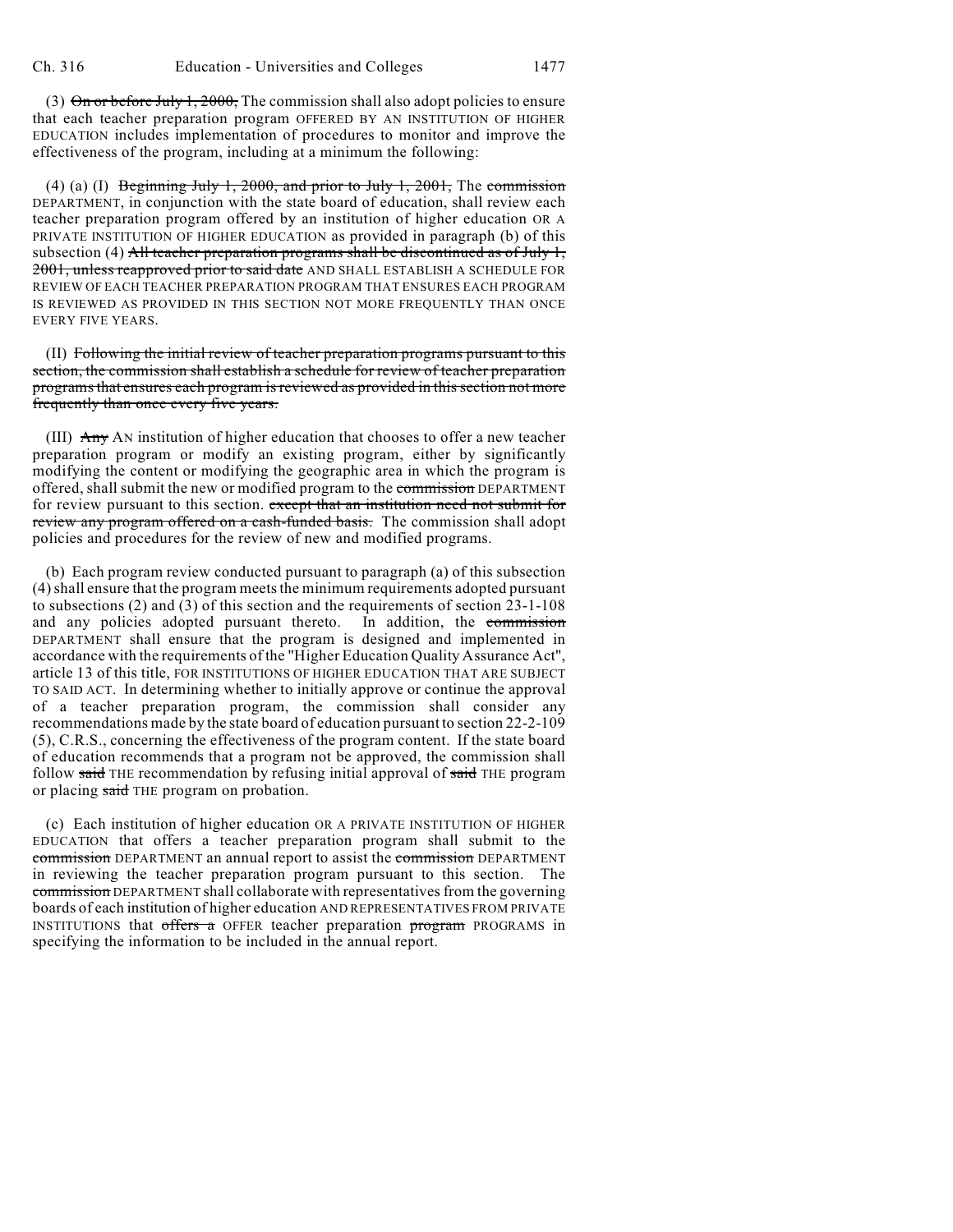(6) Beginning January 2002, The commission DEPARTMENT shall annually prepare a report concerning the effectiveness of the review of teacher preparation programs conducted pursuant to this section and shall provide notice to the education committees of the senate and the house of representatives, OR ANY SUCCESSOR COMMITTEES, that such THE report is available to the members of the committees upon request. The report shall also state the percentage of teacher candidates graduating from each teacher preparation program during the preceding twelve months that applied for and received an initial teacher license pursuant to section 22-60.5-201, C.R.S., and the percentage of  $s$ aid THE graduates who passed the assessments administered pursuant to section 22-60.5-203, C.R.S. The education committees of the senate and the house of representatives, OR ANY SUCCESSOR COMMITTEES, shall consider the report in a joint meeting held pursuant to section 22-60.5-116.5, C.R.S.

**SECTION 17.** 23-1-125 (3), Colorado Revised Statutes, is amended to read:

**23-1-125. Commission directive - student bill of rights - degree requirements - implementation of core courses - competency test.** (3) **Core courses.** The commission DEPARTMENT, in consultation with each Colorado public institution of higher education, is directed to outline a plan to implement a core course concept which THAT defines the general education course guidelines for all public institutions of higher education. The core of courses shall be designed to ensure that students demonstrate competency in reading, critical thinking, written communication, mathematics, and technology. The core of courses shall consist of at least thirty credit hours, but shall not exceed forty credit hours. Individual institutions of higher education shall conform their own core course requirements with the guidelines developed by the commission DEPARTMENT and shall identify the specific courses that meet the general education course guidelines. ANY SUCH GUIDELINES DEVELOPED BY THE DEPARTMENT SHALL BE SUBMITTED TO THE COMMISSION FOR ITS APPROVAL. If a statewide matrix of core courses is adopted by the commission, the courses identified by the individual institutions as meeting the general education course guidelines shall be included in the matrix. The commission shall adopt such policies to ensure that institutions develop the most effective way to implement the transferability of core course credits.

**SECTION 18.** 23-2-103.5, Colorado Revised Statutes, is amended to read:

**23-2-103.5. Notification and deposit of records upon discontinuance.** If a private or public college or university, seminary or bible college, or private occupational school discontinues operation in this state, its chief executive officer shall notify the Colorado commission on higher education DEPARTMENT OF HIGHER EDUCATION AND ITS REGIONAL ACCREDITING AGENCY of the date of discontinuance and the name and address of the agency where records of such THE institution will be maintained. Records shall be permanently maintained and copies may be obtained by authorized parties. and such THE records shall include, but not be limited to, information pertaining to the admission of each student and former student and the educational record of each student and former student. Financial aid records of each student and former student shall be retained consistent with state and federal regulations.

**SECTION 19.** The introductory portion to 23-5-116 (1) and 23-5-116 (4), (5),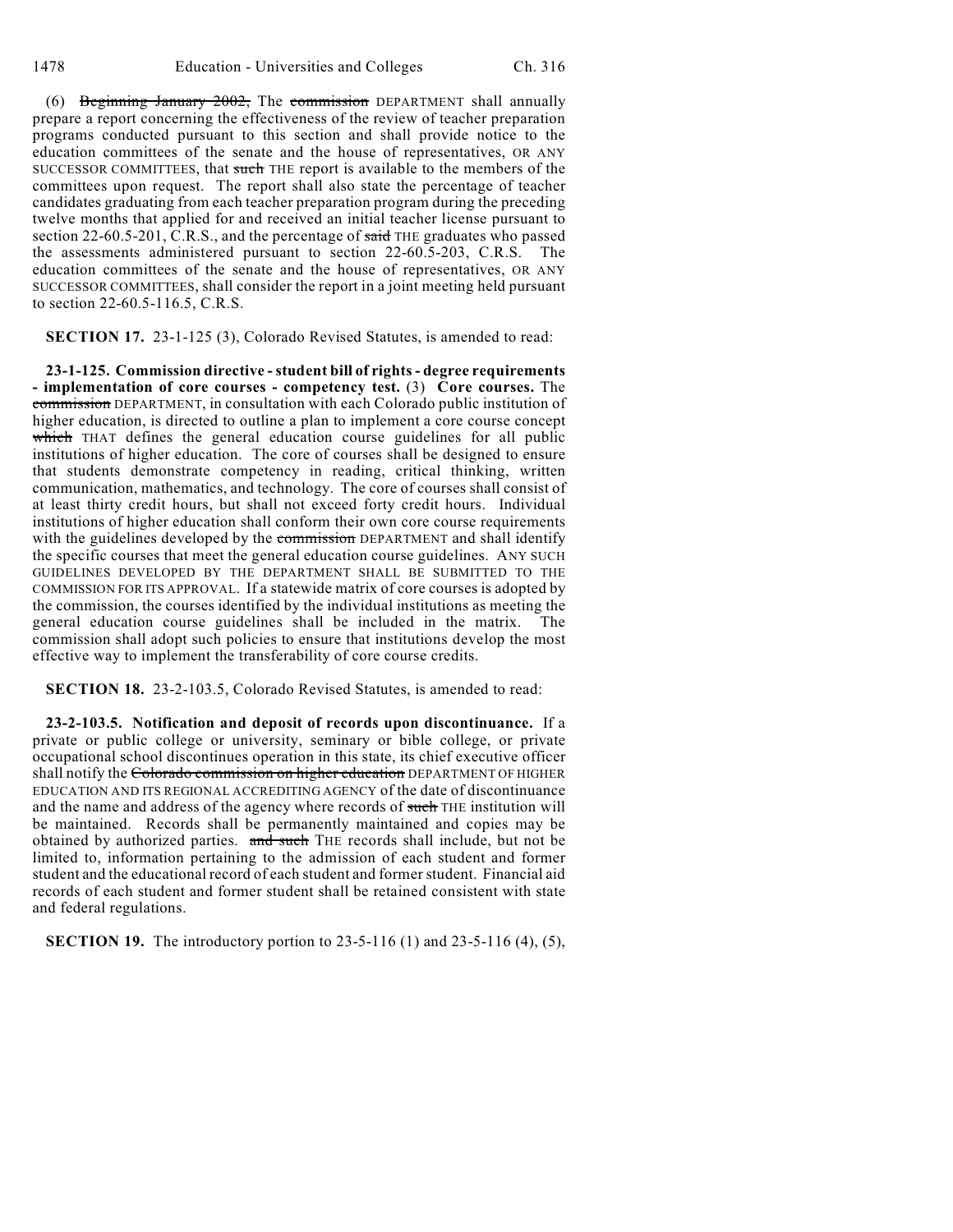and (6), Colorado Revised Statutes, are amended to read:

**23-5-116. Governing boards - authority to provide out-of-state courses.** (1) The governing board of any state institution of higher education may offer postsecondary courses at locations outside the state of Colorado for credit applicable toward a degree program. FOR THE PURPOSES OF THIS SECTION, THE COMMISSION, IN CONSULTATION WITH THE GOVERNING BOARDS, SHALL DETERMINE BY POLICY THE DEFINITION OF OUT-OF-STATE COURSES. Each governing board shall promulgate policies and procedures concerning the administration of such courses. The policies and procedures shall include, but are not limited to, the following:

(4) Prior to the offering of out-of-state courses, institutions and governing boards must receive approval from the Colorado commission on higher education. Such approval shall be based upon the following criteria: A statement of need for the instruction; evidence of the institution's ability to deliver the program without adversely affecting the institution's approved role and mission; and geographical proximity of the delivery site to the institution or evidence that the instruction is particularly related to the institution's role and mission.

(5) Out-of-state courses offered in the states of Arizona, New Mexico, Utah, Wyoming, Nebraska, Kansas, and Oklahoma shall be exempt from the provisions of subsection (4) of this section; however, institutions offering courses in these states shall do so upon the approval of their governing boards.

(6) Each governing board shall provide an annual report to the Colorado commission on DEPARTMENT OF higher education which THAT describes all courses offered outside the boundaries of the state of Colorado. THE REPORT SHALL INCLUDE A STATEMENT OF NEED FOR THE INSTRUCTION, THE GEOGRAPHICAL LOCATION OF THE INSTRUCTION, AND CONFIRMATION THAT NO STATE FUNDS WERE USED IN CONNECTION WITH THE OUT-OF-STATE COURSES.

**SECTION 20.** 23-5-129 (6) (b), Colorado Revised Statutes, is amended to read:

**23-5-129. Governing boards - performance contract - authorization operations.** (6) While operating pursuant to a performance contract negotiated pursuant to this section, the governing board of a state institution of higher education:

(b) Need not consult with nor obtain approval from the Colorado commission on higher education to create, modify, or eliminate academic and vocational programs offered by the institution, so long as such creations, modifications, and eliminations are consistent with the institution's statutory role and mission. INSTITUTIONS SHALL SUBMIT INFORMATION TO THE DEPARTMENT DEMONSTRATING THAT THE CREATION OR MODIFICATION OF AN ACADEMIC OR CAREER AND TECHNICAL EDUCATION PROGRAM IS CONSISTENT WITH THE INSTITUTION'S STATUTORY ROLE AND MISSION. The Colorado commission on higher education shall have the authority to override any THE creation or modification of an academic or vocational program if the change made by the governing board is inconsistent with the institution's statutory role and mission.

**SECTION 21.** 23-60-701, Colorado Revised Statutes, is amended to read: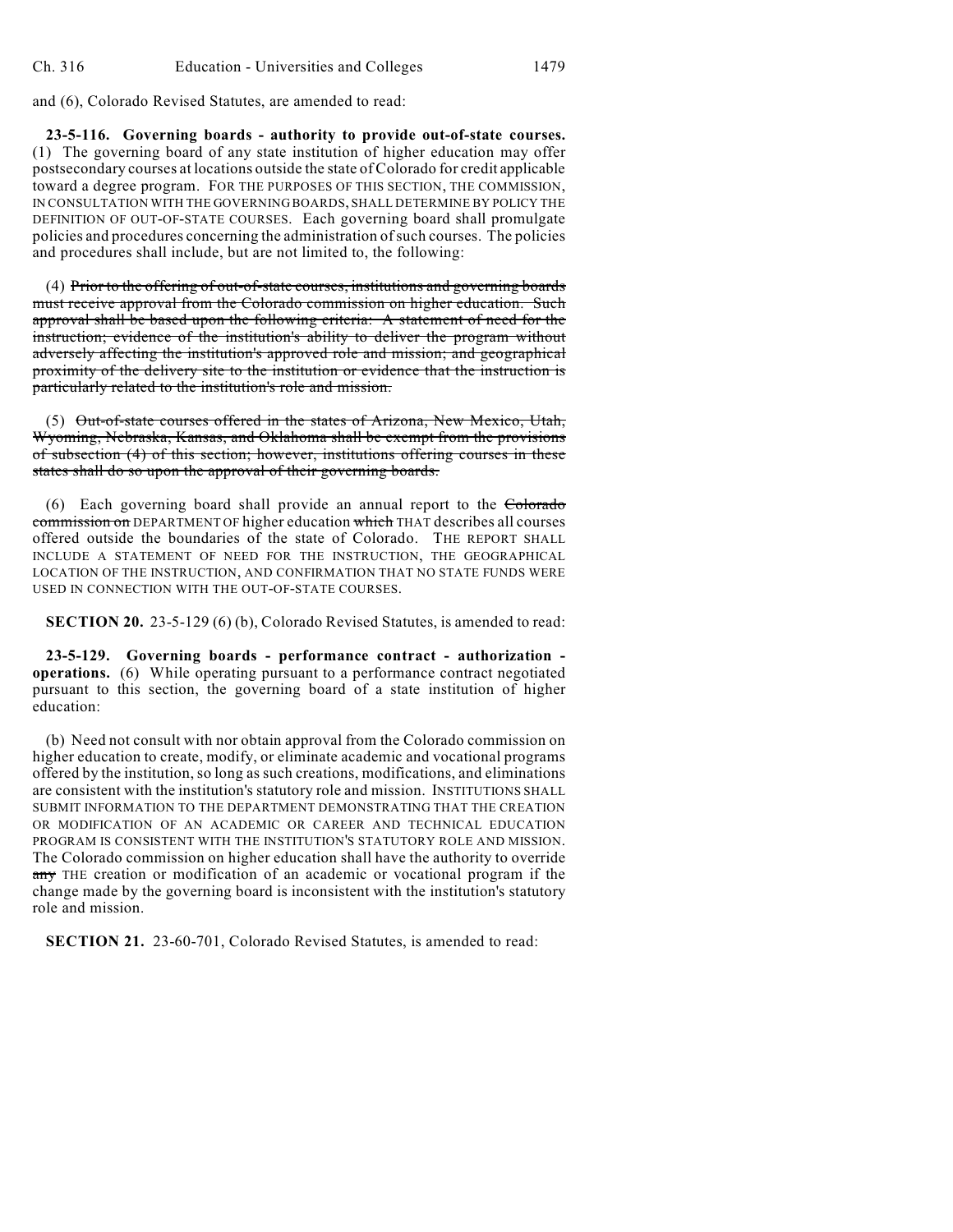**23-60-701. Legislative declaration.** The general assembly hereby finds and declares that, pursuant to article 59 of title 12, C.R.S., there is a demonstrated need for statewide administration of private occupational schools in order to provide standards for, foster improvements of, and protect the citizens of this state against fraudulent or substandard educational services in private occupational schools. Therefore, the general assembly has determined that the overall responsibility for such administration and for ensuring compliance with article 59 of title 12, C.R.S., should be placed with a division which THAT has only this responsibility. THE STATUTES FOR THE IMPLEMENTATION OF THIS DIVISION ARE LOCATED IN ARTICLE 59 OF TITLE 12, C.R.S.

**SECTION 22.** 12-8-114 (2), Colorado Revised Statutes, is amended to read:

**12-8-114. Qualifications of applicants - requirements.** (2) An applicant for examination shall furnish proof of graduation from a barber school or beauty school approved by the private occupational school division pursuant to article 59 of this title; and part  $7$  of article 60 of title 23, C.R.S.; approved by the state board for community colleges and occupational education pursuant to article 60 of title 23, C.R.S.; or, if the school is located in another state or country, approved by the governmental agency responsible for approving such schools in that state or country. The applicant shall also furnish proof that the applicant has successfully completed educational requirements equal to those set by the director. If the applicant has graduated from a school located outside Colorado, the applicant shall furnish proof that the applicant has successfully completed educational requirements substantially equal to those set by the director.

**SECTION 23.** 12-59-102 (1) (d), Colorado Revised Statutes, is amended to read:

**12-59-102. Legislative declaration.** (1) It is the purpose of this article to provide standards for and to foster and improve private occupational schools and their educational services and to protect the citizens of this state against fraudulent or substandard private occupational schools by:

(d) Providing certain rights and remedies to the private occupational school division, the private occupational school board created in section  $23-60-704$ , C.R.S. SECTION 12-59-105.1, and the consuming public necessary to effectuate the purposes of this article;

**SECTION 24.** 12-59-103 (2.6), (3.6), and (3.7), Colorado Revised Statutes, are amended to read:

**12-59-103. Definitions.** As used in this article, unless the context otherwise requires:

(2.6) "Board" means the private occupational school board created in section 23-60-704, C.R.S. SECTION 12-59-105.1.

(3.6) "Director" means the director of the private occupational school division created pursuant to section  $23-60-703$ , C.R.S. SECTION 12-59-104.1.

(3.7) "Division" means the private occupational school division created pursuant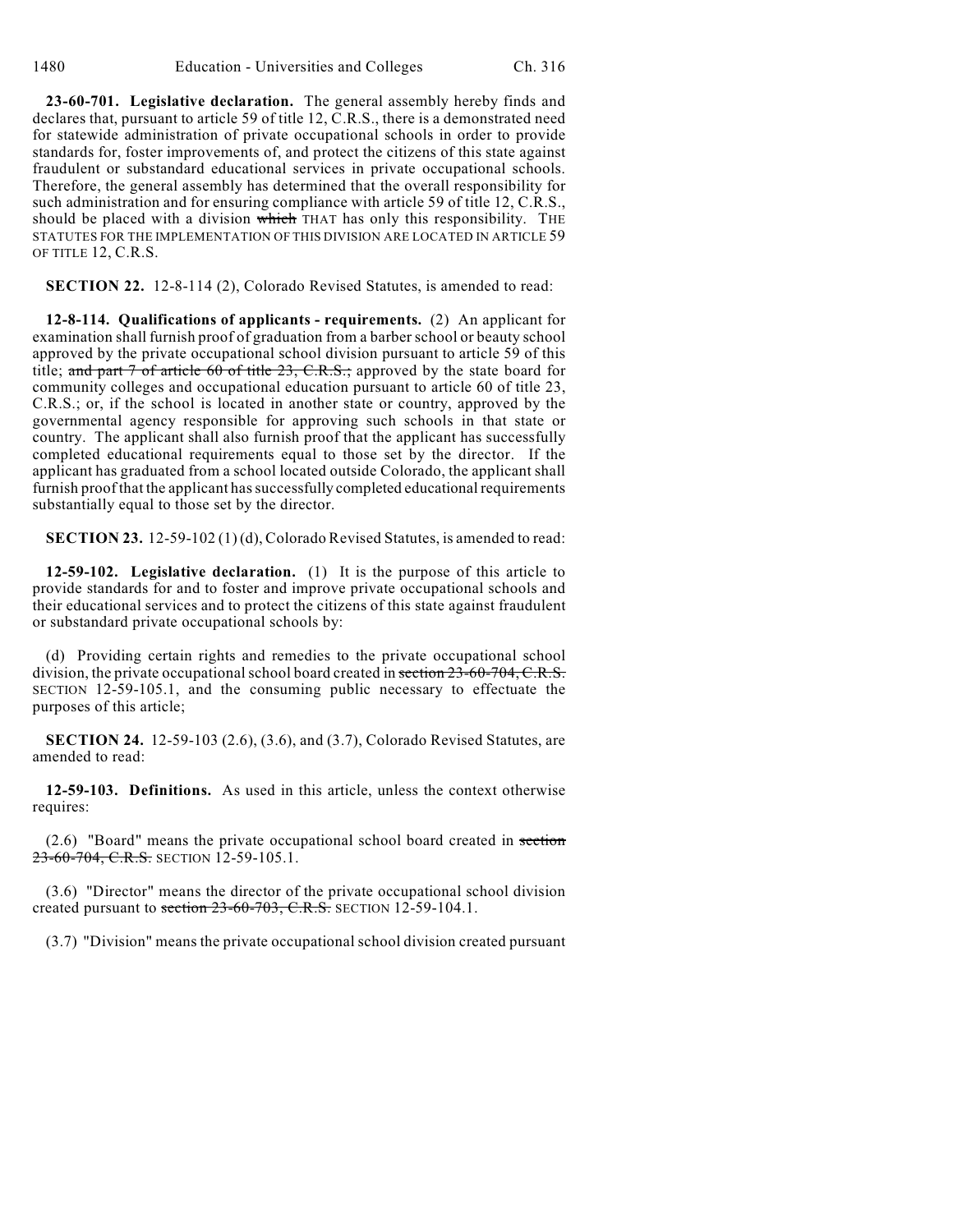to section 23-60-703, C.R.S. SECTION 12-59-104.1.

**SECTION 25.** Article 59 of title 12, Colorado Revised Statutes, is amended BY THE ADDITION OF THE FOLLOWING NEW SECTIONS CONTAINING RELOCATED PROVISIONS, WITH AMENDMENTS, to read:

**12-59-104.1. [Formerly 23-60-703] Private occupational school division creation.** There is hereby created the private occupational school division in the department of higher education and the office of director of the division. The division and the director shall exercise their powers and perform their duties and functions specified in this part 7 ARTICLE under the department of higher education and the executive director thereof as if the same were transferred to the department by a **type 2** transfer as such transfer is defined in the "Administrative Organization Act of 1968", article 1 of title 24, C.R.S. The director shall be appointed by the executive director. The director, with the approval of the executive director, shall employ such professional and clerical personnel as deemed necessary to carry out the duties and function of the division. The director and professional personnel are declared to hold educational offices and to be exempt from the state personnel system.

**12-59-105.1. [Formerly 23-60-704] Private occupational school board established - membership.** (1) Effective June 30, 1998, the private occupational school policy advisory committee is abolished, and the terms of members of the advisory committee serving as such immediately prior to June 30, 1998, are terminated.

(2) Effective July 1, 1998, there is established, in the private occupational school division, the private occupational school board which THAT shall advise the director on the administration of this  $part 7$  ARTICLE and shall have the powers and duties specified in section 23-60-704.5 SECTION 12-59-105.3. The board shall exercise its powers and perform its duties and functions specified in this part 7 ARTICLE as if the same were transferred to the department OF HIGHER EDUCATION by a **type 1** transfer, as such transfer is defined in the "Administrative Organization Act of 1968", article 1 of title 24, C.R.S.

(3) The board shall consist of seven members appointed by the governor, with the consent of the senate, as follows:

(a) Three members shall be owners or operators of private occupational schools that receive Title IV funds;

(b) Four members shall be representatives of the general public, at least one of whom is employed by a lending institution located in Colorado and is familiar with the Colorado student loan program and at least two of whom are owners or operators of businesses within Colorado that employ students who are enrolled in schools that are subject to administration by the private occupational school division.

(4) No appointed member shall be an employee of any junior college, community or technical college, school district, or public agency that receives vocational funds allocated by any state agency.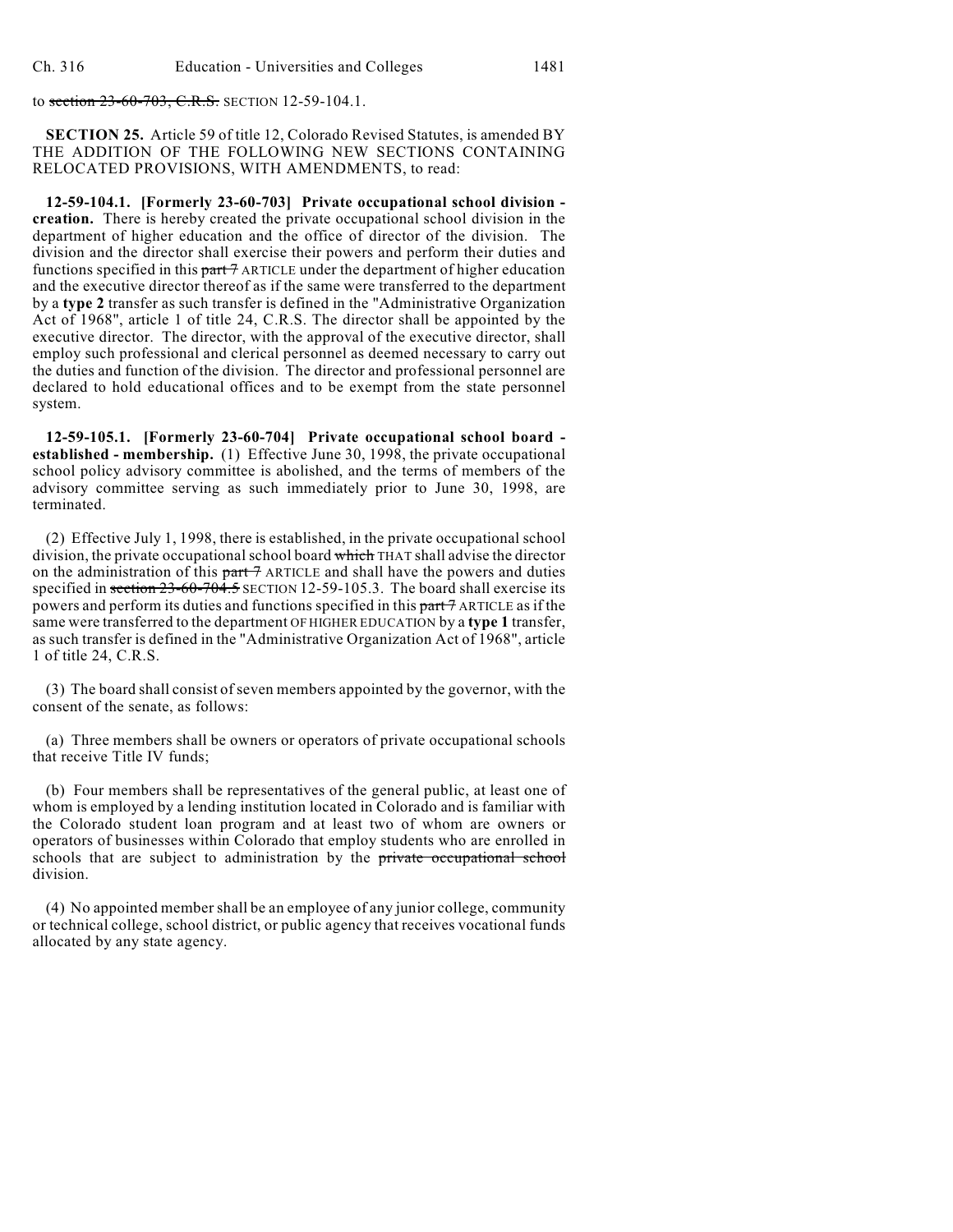1482 Education - Universities and Colleges Ch. 316

(5) The board members shall serve four-year terms; except that, of the members first appointed to the board, three members to be selected by the governor shall serve two-year terms. No member shall serve more than two consecutive four-year terms.

(6) The board shall hold regular meetings at such times as it may deem appropriate, but it shall not meet less than four times per year.

(7) Board members shall be paid a per diem of thirty-five dollars for each day on which the board meets and their actual and necessary expenses incurred in the conduct of official business.

(8) The division shall provide any necessary staff assistance for the board.

**12-59-105.9. [Formerly 23-60-705] Duties and powers of the division subject to the approval of the executive director.** The division shall exercise all of the powers and duties set forth in section 12-59-105. C.R.S. The executive director shall review and approve, consistent with the institutional role and statewide needs, any action taken by the division pursuant to the powers and duties set forth in section 12-59-105;  $\overline{C.R.S.}$ ; except that the participation of the executive director shall not be required in any action taken by the board.

**SECTION 26.** 24-1-114 (3) (d), Colorado Revised Statutes, is amended to read:

**24-1-114. Department of higher education - creation.** (3) The department of higher education shall include the following divisions:

(d) The private occupational school division, created by  $part 7$  of article 60 of title 23 ARTICLE 59 OF TITLE 12, C.R.S. The private occupational school board, created by section 23-60-704 SECTION 12-59-105.1, C.R.S., shall exercise its powers and perform its duties and functions as if transferred to the department by a **type 1** transfer. The division, except for the private occupational school board, and the director thereof shall exercise their powers and perform their duties and functions as if transferred to the department by a **type 2** transfer.

**SECTION 27.** 39-22-520 (2) (b) (II) (C), Colorado Revised Statutes, is amended to read:

**39-22-520. Credit against tax - investment in school-to-career program.** (2) (b) For purposes of this subsection (2):

(II) "Qualified school-to-career program" means a program that integrates school curriculum with job training, that encourages placement of students in jobs or internships that will teach them new skills and improve their school performance, and that is approved by:

(C) The division of private occupational schools SCHOOL DIVISION created pursuant to section  $23-60-703$  SECTION 12-59-104.1, C.R.S.; or

**SECTION 28.** The introductory portion to 24-75-303 (3) (a) and 24-75-303 (3) (a) (I), Colorado Revised Statutes, are amended to read: